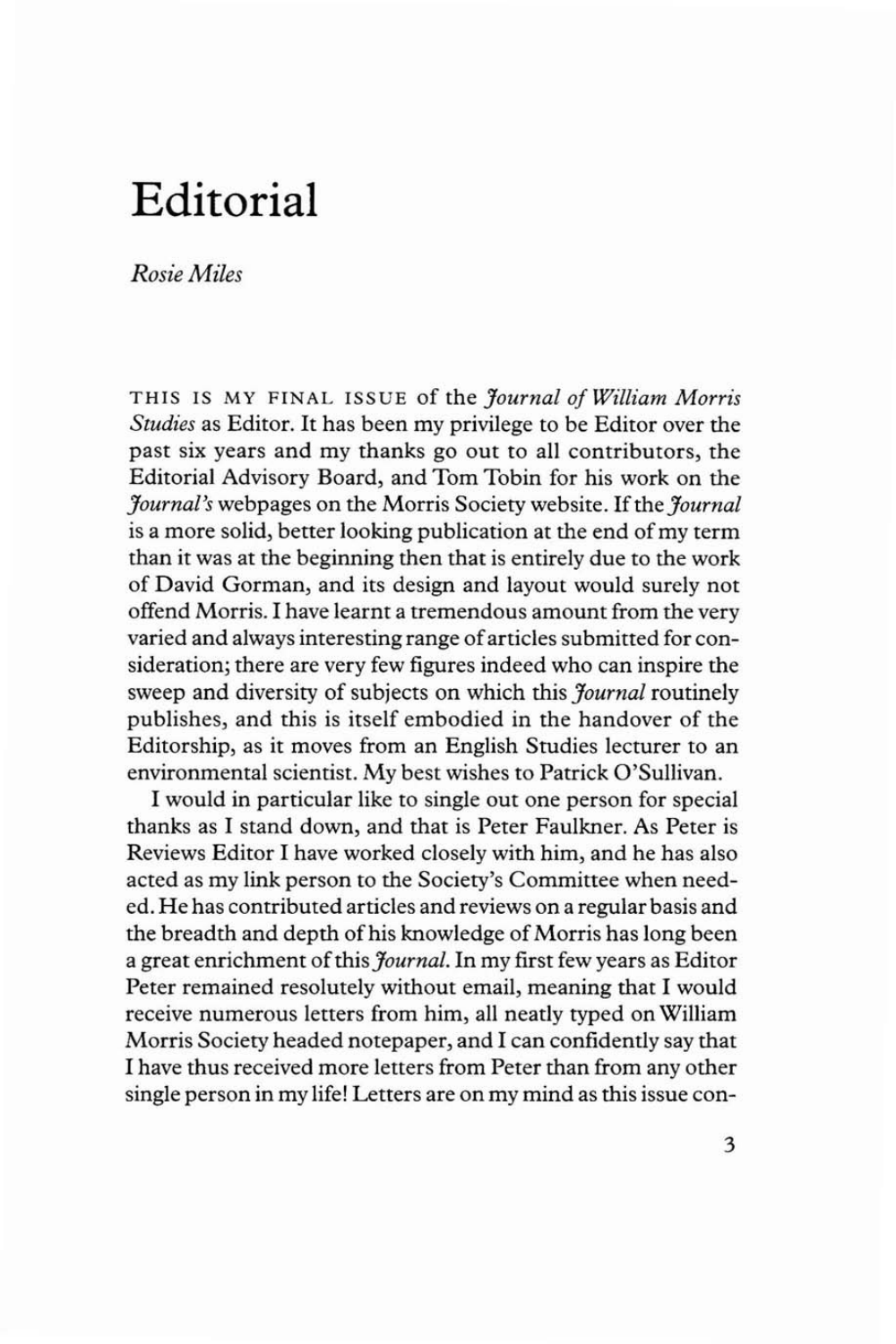## *The Journal ofWilliam Morris Studies' Summer 2007*

tainsthree reviews ofvolumes **III**toV ofWilliam Fredeman's edition of Dante Gabriel Rossetti's letters. Rossetti wrote upwards of 200 letters a year, and it is not beyond the bounds of possibility that Peter used to do the same.The gentle art ofletter-writing is indeed an art – one that is no doubt dying out – and Peter certainly knows how to craft a letter. I am delighted to say that he has transported these considerable skills into the not-so-gentle art of writing emails now that he has an Apple Mac.

One of the highlights of my time as Editor has been being able to use the *Journal* as a means of encouraging work on areas of interest: I have enjoyed being able to publish some contemporary creative responses to Morris, and issue 15: 4 (Summer 2004) on Morris and the BookArts, which launched the *Journal* in its new format, is an issue ofwhich I am especially proud. I am thus very pleased to be able to introduce another special issue, this time on 'Teaching Morris', and I discover that the first issue of the *JWMS* I own is **11:** 1 (Autumn 1994), which happens to be dedicated to the subject of education. I would thoroughly commend this issue to readers - it makes a very apt companion to this one. In inviting articles on 'Teaching Morris' I hoped to get a sense of where Morris was being taught, and how, thinking particularly about his presence within Higher Education courses.

What this snapshot has revealed is interesting. All submissions came from English Studies departments. Morris is being taught in universities in the USA, Canada, France and the UK, and *News from Nowhere (NfN)* is overwhelmingly the text chosen: David Latham, Philippe Vervaecke, Kathleen Maloney and myself all focus on it, although each of these four articles engages with this continually relevant work in different ways. David Latham, in a characteristically beautifully written piece, asks us to consider how *NfN*is a text about transformation and how 'the force of desire can turn the impossible dream into a probable reality'; Philippe Vervaecke tells us about *NfN's* appearance on the French CAPES and *agregation* programmes for trainee secondary school teachers of English; Kathleen Maloney discusses how *NfN* can be used not only to teach students about a particular period of time in the nineteenth century, but also as a means